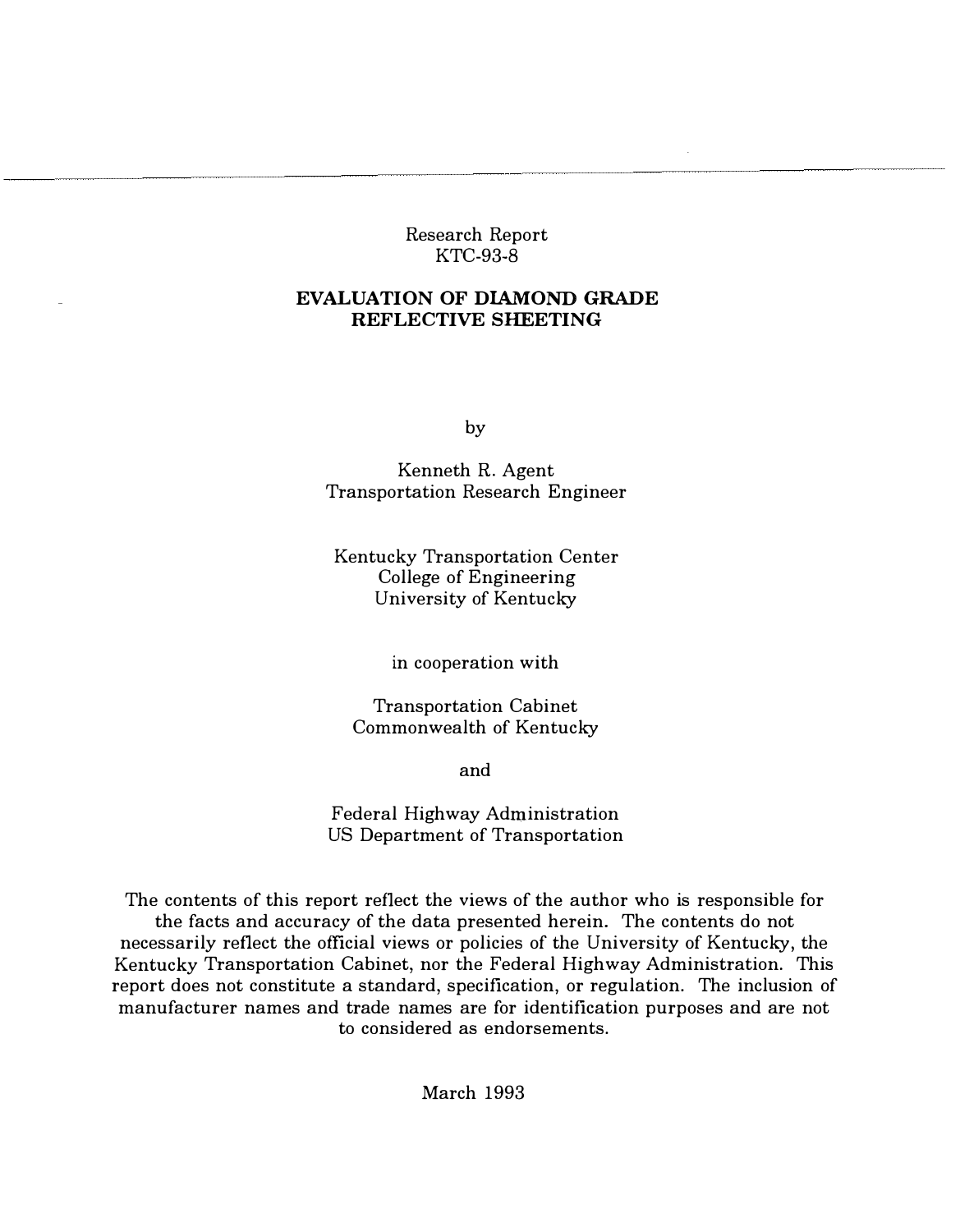| 1. Report No.                                                                                                                                                                                                                                                                                                                                                                                                                                                                                                                                                                                                                                       | 2. Government Accession No.          |                                   | 3. Recipient's Catalog No.            |           |
|-----------------------------------------------------------------------------------------------------------------------------------------------------------------------------------------------------------------------------------------------------------------------------------------------------------------------------------------------------------------------------------------------------------------------------------------------------------------------------------------------------------------------------------------------------------------------------------------------------------------------------------------------------|--------------------------------------|-----------------------------------|---------------------------------------|-----------|
| <b>KTC-93-8</b>                                                                                                                                                                                                                                                                                                                                                                                                                                                                                                                                                                                                                                     |                                      |                                   |                                       |           |
| 4. Title and Subtitle                                                                                                                                                                                                                                                                                                                                                                                                                                                                                                                                                                                                                               |                                      |                                   | 5. Report Date                        |           |
|                                                                                                                                                                                                                                                                                                                                                                                                                                                                                                                                                                                                                                                     |                                      |                                   | March 1993                            |           |
| Evaluation of Diamond Grade Reflective Sheeting                                                                                                                                                                                                                                                                                                                                                                                                                                                                                                                                                                                                     |                                      |                                   |                                       |           |
|                                                                                                                                                                                                                                                                                                                                                                                                                                                                                                                                                                                                                                                     |                                      |                                   | 6. Performing Organization Code       |           |
|                                                                                                                                                                                                                                                                                                                                                                                                                                                                                                                                                                                                                                                     |                                      |                                   |                                       |           |
|                                                                                                                                                                                                                                                                                                                                                                                                                                                                                                                                                                                                                                                     |                                      |                                   |                                       |           |
|                                                                                                                                                                                                                                                                                                                                                                                                                                                                                                                                                                                                                                                     |                                      |                                   | 8. Performing Organization Report No. |           |
| 7. Author(s)                                                                                                                                                                                                                                                                                                                                                                                                                                                                                                                                                                                                                                        |                                      |                                   | <b>KTC-93-8</b>                       |           |
|                                                                                                                                                                                                                                                                                                                                                                                                                                                                                                                                                                                                                                                     |                                      |                                   |                                       |           |
| Kenneth R. Agent                                                                                                                                                                                                                                                                                                                                                                                                                                                                                                                                                                                                                                    |                                      |                                   |                                       |           |
| 9. Performing Organization Name and Address                                                                                                                                                                                                                                                                                                                                                                                                                                                                                                                                                                                                         |                                      |                                   | 10. Work Unit No. (TRAIS)             |           |
|                                                                                                                                                                                                                                                                                                                                                                                                                                                                                                                                                                                                                                                     |                                      |                                   |                                       |           |
| <b>Kentucky Transportation Center</b>                                                                                                                                                                                                                                                                                                                                                                                                                                                                                                                                                                                                               |                                      |                                   | 11. Contract or Grant No.             |           |
| <b>College of Engineering</b>                                                                                                                                                                                                                                                                                                                                                                                                                                                                                                                                                                                                                       |                                      |                                   | Federal-Aid Research Task No. 50      |           |
| University of Kentucky                                                                                                                                                                                                                                                                                                                                                                                                                                                                                                                                                                                                                              |                                      |                                   |                                       |           |
| Lexington, KY 40506-0043                                                                                                                                                                                                                                                                                                                                                                                                                                                                                                                                                                                                                            |                                      |                                   | 13. Type of Report and Period Covered |           |
|                                                                                                                                                                                                                                                                                                                                                                                                                                                                                                                                                                                                                                                     |                                      |                                   | Final                                 |           |
| 12. Sponsoring Agency Name and Address                                                                                                                                                                                                                                                                                                                                                                                                                                                                                                                                                                                                              |                                      |                                   |                                       |           |
| <b>Kentucky Transportation Cabinet</b>                                                                                                                                                                                                                                                                                                                                                                                                                                                                                                                                                                                                              |                                      |                                   |                                       |           |
| <b>State Office Building</b>                                                                                                                                                                                                                                                                                                                                                                                                                                                                                                                                                                                                                        |                                      |                                   | 14. Sponsoring Agency Code            |           |
| Frankfort, KY 40622                                                                                                                                                                                                                                                                                                                                                                                                                                                                                                                                                                                                                                 |                                      |                                   |                                       |           |
|                                                                                                                                                                                                                                                                                                                                                                                                                                                                                                                                                                                                                                                     |                                      |                                   |                                       |           |
|                                                                                                                                                                                                                                                                                                                                                                                                                                                                                                                                                                                                                                                     |                                      |                                   |                                       |           |
| Study Title: Evaluation of Diamond Grade Reflective Sheeting                                                                                                                                                                                                                                                                                                                                                                                                                                                                                                                                                                                        |                                      |                                   |                                       |           |
| Prepared in cooperation with US Department of Transportation; Federal Highway Administration                                                                                                                                                                                                                                                                                                                                                                                                                                                                                                                                                        |                                      |                                   |                                       |           |
|                                                                                                                                                                                                                                                                                                                                                                                                                                                                                                                                                                                                                                                     |                                      |                                   |                                       |           |
| The objective of this project was to monitor the performance of the diamond grade sheeting when used on both typical traffic signs and                                                                                                                                                                                                                                                                                                                                                                                                                                                                                                              |                                      |                                   |                                       |           |
|                                                                                                                                                                                                                                                                                                                                                                                                                                                                                                                                                                                                                                                     |                                      |                                   |                                       |           |
| 16. Abstract<br>evaluated over a two-year period with construction signs evaluated over an 18-month period.                                                                                                                                                                                                                                                                                                                                                                                                                                                                                                                                         |                                      |                                   |                                       |           |
|                                                                                                                                                                                                                                                                                                                                                                                                                                                                                                                                                                                                                                                     |                                      |                                   |                                       |           |
| Diamond grade sheeting was found to provide increased reflectivity compared to high intensity sheeting with no problems noted related                                                                                                                                                                                                                                                                                                                                                                                                                                                                                                               |                                      |                                   |                                       |           |
|                                                                                                                                                                                                                                                                                                                                                                                                                                                                                                                                                                                                                                                     |                                      |                                   |                                       |           |
|                                                                                                                                                                                                                                                                                                                                                                                                                                                                                                                                                                                                                                                     |                                      |                                   |                                       |           |
|                                                                                                                                                                                                                                                                                                                                                                                                                                                                                                                                                                                                                                                     |                                      |                                   |                                       |           |
| signs in areas with high levels of ambient lighting,                                                                                                                                                                                                                                                                                                                                                                                                                                                                                                                                                                                                |                                      |                                   |                                       |           |
| to durability or appearance. However, the cost of the diamond grade sheeting would limit its use to situations where brighter, wider-angle reflective<br>its higher reflectivity include the following:<br>work zones (especially in urban locations) where the roadway environment is visually cluttered, and                                                                                                                                                                                                                                                                                                                                      |                                      |                                   |                                       |           |
| high accident locations involving a nighttime accident problem.                                                                                                                                                                                                                                                                                                                                                                                                                                                                                                                                                                                     |                                      |                                   |                                       |           |
| A location where use of diamond grade sheeting could be considered because of the increased viewing angle would be for overhead                                                                                                                                                                                                                                                                                                                                                                                                                                                                                                                     |                                      |                                   |                                       |           |
|                                                                                                                                                                                                                                                                                                                                                                                                                                                                                                                                                                                                                                                     |                                      |                                   |                                       |           |
|                                                                                                                                                                                                                                                                                                                                                                                                                                                                                                                                                                                                                                                     |                                      |                                   |                                       |           |
|                                                                                                                                                                                                                                                                                                                                                                                                                                                                                                                                                                                                                                                     |                                      | <b>18. Distribution Statement</b> |                                       |           |
| durability<br>appearance                                                                                                                                                                                                                                                                                                                                                                                                                                                                                                                                                                                                                            |                                      |                                   |                                       |           |
| reflectivity                                                                                                                                                                                                                                                                                                                                                                                                                                                                                                                                                                                                                                        |                                      | Unlimited with Transportation     |                                       |           |
| sign sheeting                                                                                                                                                                                                                                                                                                                                                                                                                                                                                                                                                                                                                                       |                                      | Cabinet Approval                  |                                       |           |
|                                                                                                                                                                                                                                                                                                                                                                                                                                                                                                                                                                                                                                                     |                                      |                                   |                                       |           |
|                                                                                                                                                                                                                                                                                                                                                                                                                                                                                                                                                                                                                                                     | 20. Security Classif. (of this page) |                                   | 21. No. of Pages                      | 22. Price |
| 15. Supplementary Notes<br>construction signs. The durability, appearance, and reflectivity of the signs were monitored. Diamond grade sheetings used on typical traffic signs were<br>sheeting is warranted and the increased cost can be justified. Locations where the use of diamond grade sheeting should be considered because of<br>1.<br>2.<br>3.<br>signs in urban areas. These increased angles would only be a factor when the driver is attempting to view the sign at a locations close to the sign which<br>could be the situation at urban intersections.<br>17. Key Words<br>19. Security Classif. (of this report)<br>Unclassified | Unclassified                         |                                   | 11                                    |           |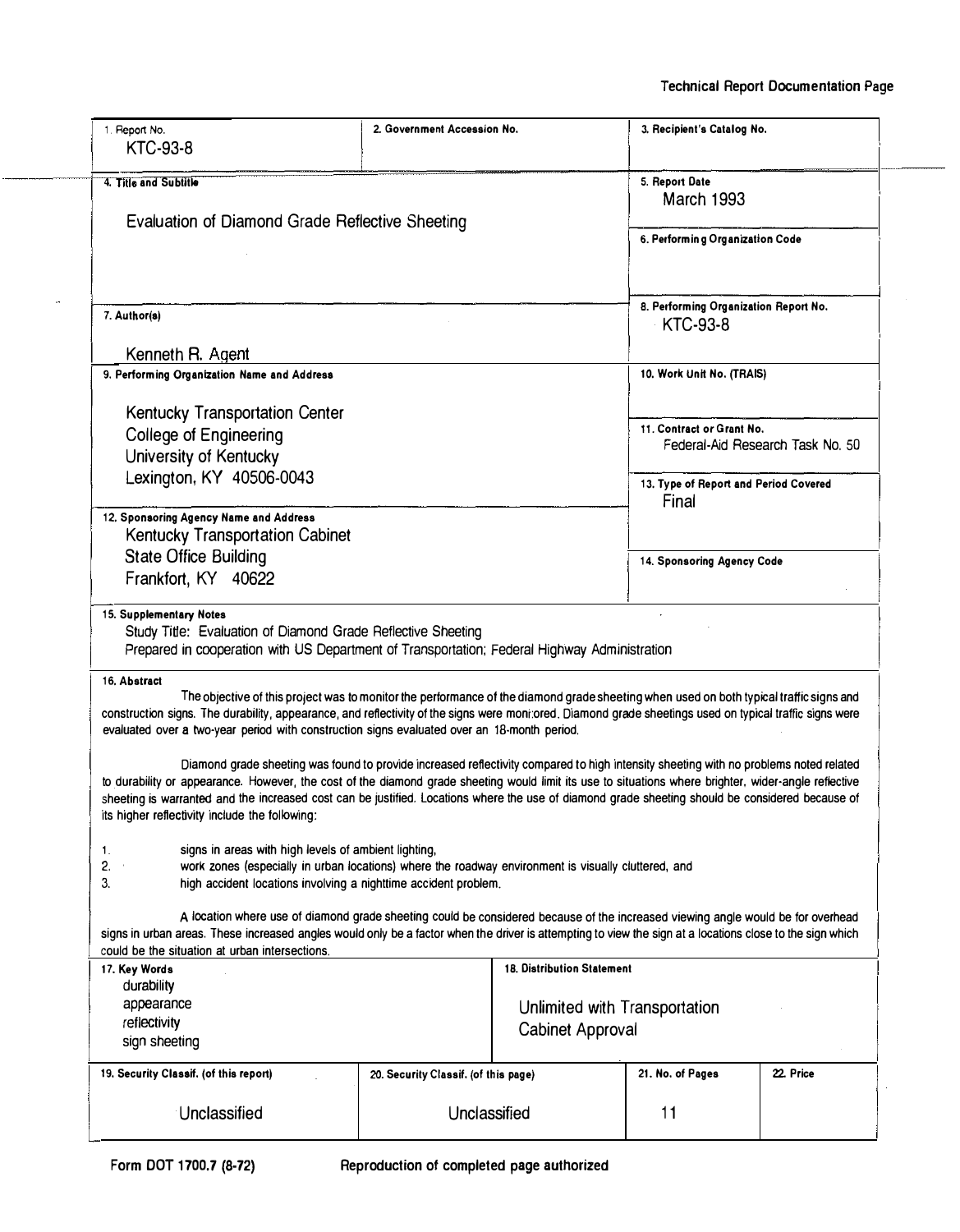### INTRODUCTION

The age of the general driving population is increasing. One problem associated with the older driving population is nighttime vision. It has been documented that the visibility of a given sign to a group of drivers will decrease with driver's age. One potential method to increase the visibility of signs is to increase their brightness.

Work zones present a unique problem in the area of traffic control. Nighttime conditions present even more of a problem. Traffic control in work zones should provide advance warning, make the work area visible, and provide directions. To accomplish this, the traffic control devices must provide maximum visibility to the driver.

High intensity sheeting is currently used by the Kentucky Transportation Cabinet on all typical traffic signs as well as signing and barricades in work zones. The high intensity sheeting has been manufacturered by 3M. Diamond grade sheeting is a new material which has been developed for the purpose of providing improved visibility. This material is also manufactured by 3M. The diamond grade sheeting is brighter than high intensity sheeting. It is also designed for wide-angle brightness which could be of benefit in locations such as work zones where there is the potential for misaligned signs.

This evaluation involved the use of diamond grade sheeting on both typical highway signs and on construction signs. Two signing projects were evaluated. The first project involved the installation of signs at interchanges on Interstate 64 between Louisville and Lexington. The signs included in the test were stop, yield, do not enter, and wrong way signs placed at the end of exit ramps. The second project involved construction signs used on a major reconstruction project on Interstate 75 in Fayette County.

The objective of this project was to monitor the performance of the diamond grade sheeting when used on both typical traffic signs and construction signs. The durability, appearance and reflectivity of the signs were monitored.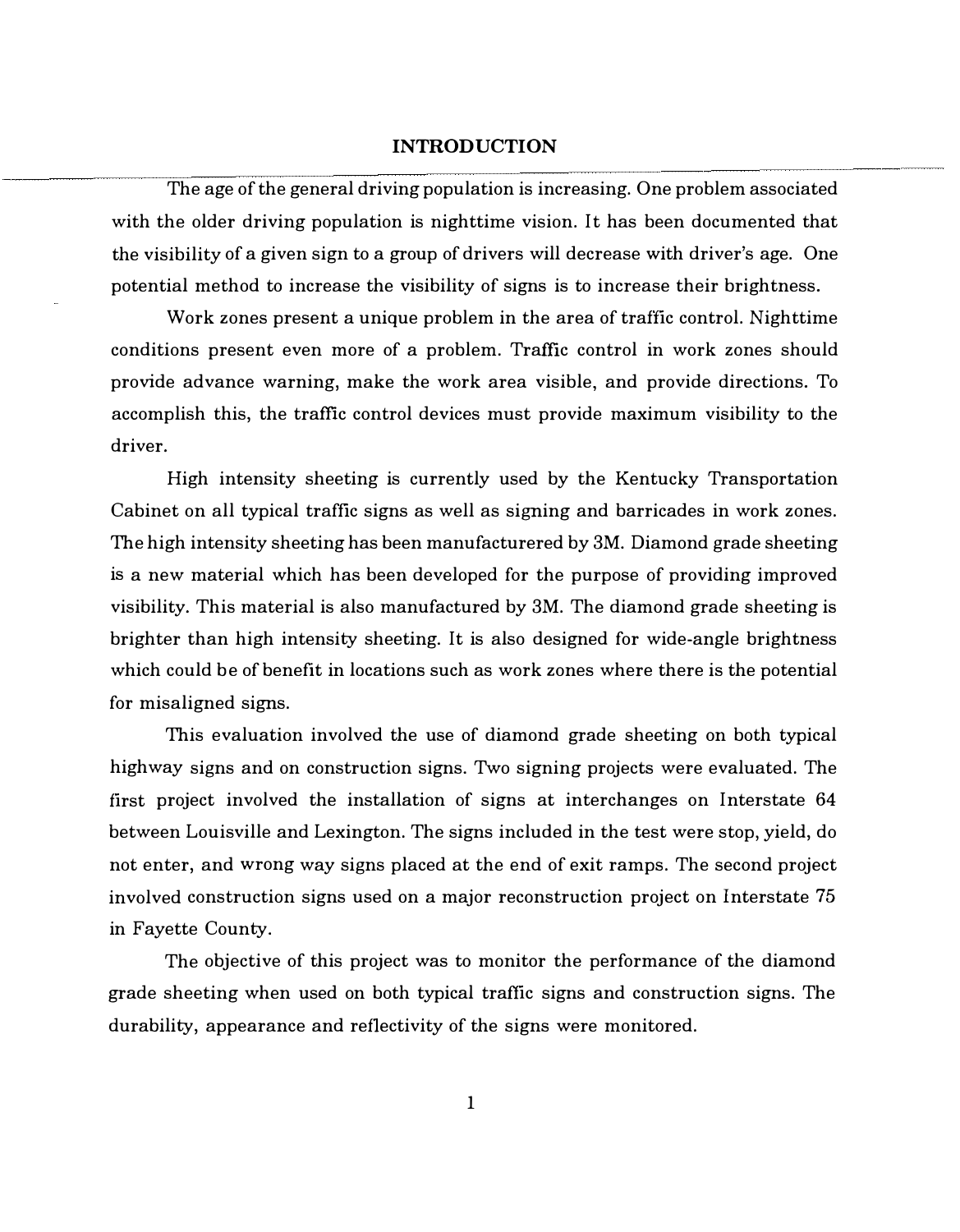#### INSTALLATIONS

The installations of both types of signs were completed in March 1991. The signs placed on the Interstate 64 ramps were regulatory signs. The types of signs included were stop, yield, do not enter, and wrong way. All of these signs are red and white. These signs were fabricated in South Dakota. This type of sign is prepared using a reverse screening process. The sign starts as silver white sheeting and red transparent ink is used. This process results in all of the sign being reflective.

The signs for the construction zone were fabricated in Louisville. The signs were orange in color. They were not the fluorescent orange color which is also available. Several improvements in the production process have been made since the fabrication of these construction signs. Producing these signs was a two-step process. The first process was placing the sheeting on a substrate and trimming. A metal substrate was used rather than the typical plywood substrate used for construction signs. The manufacturer desired to place these test signs on metal rather than plywood to ensure proper adhesion. The manufacturer has since developed an adhesive which allows the placement of the sheeting on plywood. This first process took a longer time than usual because, instead of having a long roll of material to use to press onto the substrate, the diamond grade sheeting was placed individually on each sign. The diamond grade sheeting is now available in rolls.

The second process in the production of the construction zone signs was the screening of the message on the sheeting. The screening process is the same for diamond grade sheeting as for high intensity sheeting. The orange sheeting is screened with non-reflective black ink so the entire sign is not reflective. The diamond sheeting signs had to be spliced because the sheeting is not made in 48-inch rolls. The sheeting was folded and a slight gap was left in the middle to allow for expansion. The manufacturer now states that no gap is necessary. While a 48-inch roll is still not available, a process has been developed for a 48-inch sign using a combination of two smaller rolls. This procedure allows the sheeting to· be placed on the substrate at the same production speed as with a 48-inch roll.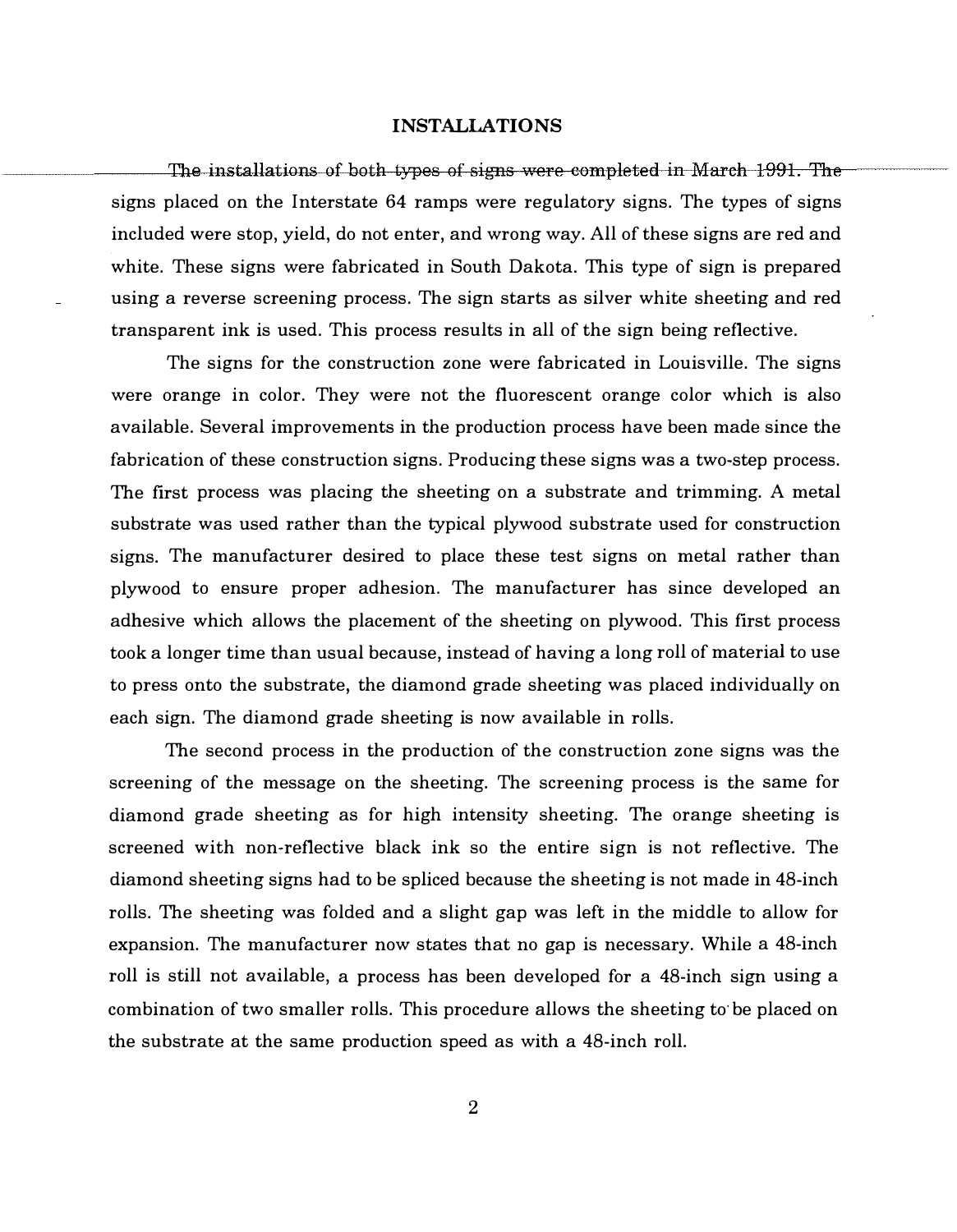The diamond grade sheeting had to be oriented in a certain manner when screening the letters onto the sheeting. Arrows are stamped at certain points in the material to assure that the sign is oriented properly. The arrows show how the sign is to be oriented in the vertical direction.

There were three reasons for an increased cost of the diamond grade construction signs used in this evaluation. One would be the higher cost of the diamond sheeting. Second would be the use of metal rather than standard wood substrate. The third would be the longer time required to place the sheeting on the substrate. However, the sheeting can now be placed on a wood substrate and the fabrication procedure is now the same as for high intensity sheeting. At this time, the only difference in cost between a sign with high intensity sheeting and a sign with diamond grade sheeting should be the difference in the cost of the sheeting material.

A few signs using diamond grade sheeting have been installed by the cities of Louisville and Lexington. All of these signs were originally placed at overhead locations at intersections. The types of signs placed were street name signs, stop signs, and turn prohibition signs. Diamond grade sheeting has also been used for some ground mounted stop signs and some warning signs in Louisville.

#### EVALUATION PROCEDURE

The material was monitoried to determine its performance in the field. The evaluation considered the durability, appearance, and reflectivity of the signs. Visual inspections were made to evaluate the durability and daytime appearance of the signs. The durability evaluation was subjective and was based on observing for problems such as delamination and peeling, cracking, and abrasion. The daytime appearance evaluation was also subjective and was based on a comparison of the the color of the sign with the original color, taking into account changes due to such factors as fading and dirt accumulation.

Reflectivity data were collected using a Model 920 field retroreflectometer manufactured by Advanced Retro Technology, Inc. The retroreflectometer can be used during daylight conditions to obtain reflectivity measurements. The coefficient of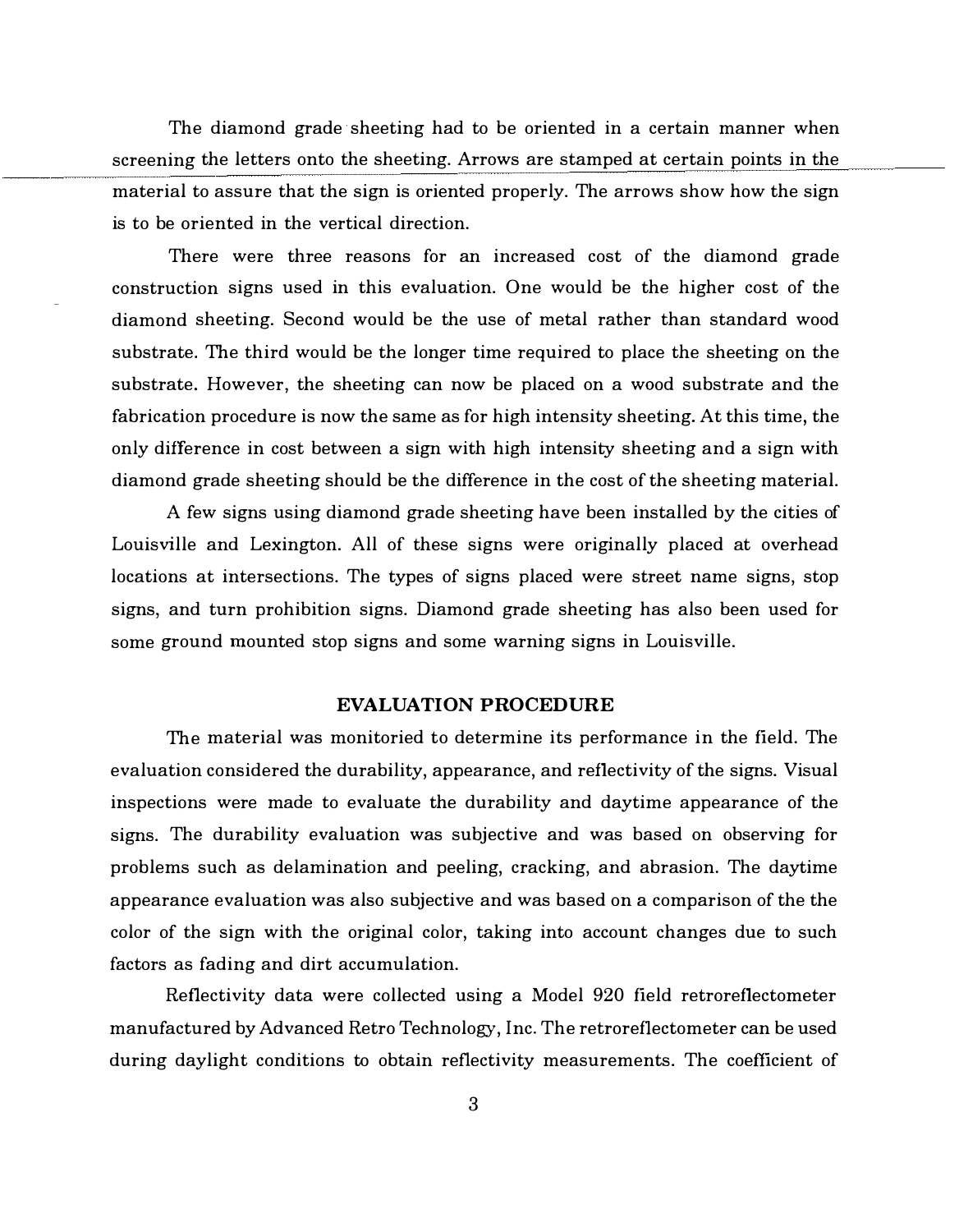retroreflection of the surface being measured is displayed in units of candelas per footcandle per square foot (cd/fc/sq.ft.). The Model 920 has a fixed measurement geometry of 0.2 degrees observation angle and a minus four degrees entrance angle. The measurement area is approximately one inch. Several measurements were made on each sign. Nightime observations were also made to evaluate the nightime appearance of the signs.

Data were taken immediately after the signs were installed and at six-month intervals. This resulted in five sets of data over a two-year evaluation period for the signs placed at interchanges and four sets of data over an 18-month period for the construction signs. The construction was completed and signs were removed after the construction signs had been in service for approximately 18 months.

The overhead signs placed in Louisville and Lexington were also observed during the evaluation period. The appearance and durability of these signs were observed. No retroreflectometer data could be taken on the overhead signs but nighttime observations were conducted.

#### RESULTS

## Durability

Visual observations of the signs were made on a regular basis over the twoyear evaluation period. No durability problems were noted. There was no evidence of delamination or peeling, cracking or abrasion. The splicing of the diamond sheeting on the 48-inch construction zone signs did not cause a durability problem.

The only problem related to durability noted by the construction contractor was that the signs were easily scratched when moved. The contractor typically uses a wood substrate for construction signs, and the scratching of the signs was related to the use of a metal substrate. This problem can now be eliminated since diamond grade sheeting can be placed on a wood substrate.

It has been stated that, with the same substrate, the diamond sheeting should be more durable than high intensity sheeting for construction signs that are moved regularly. This increased durability would be related to the difference in the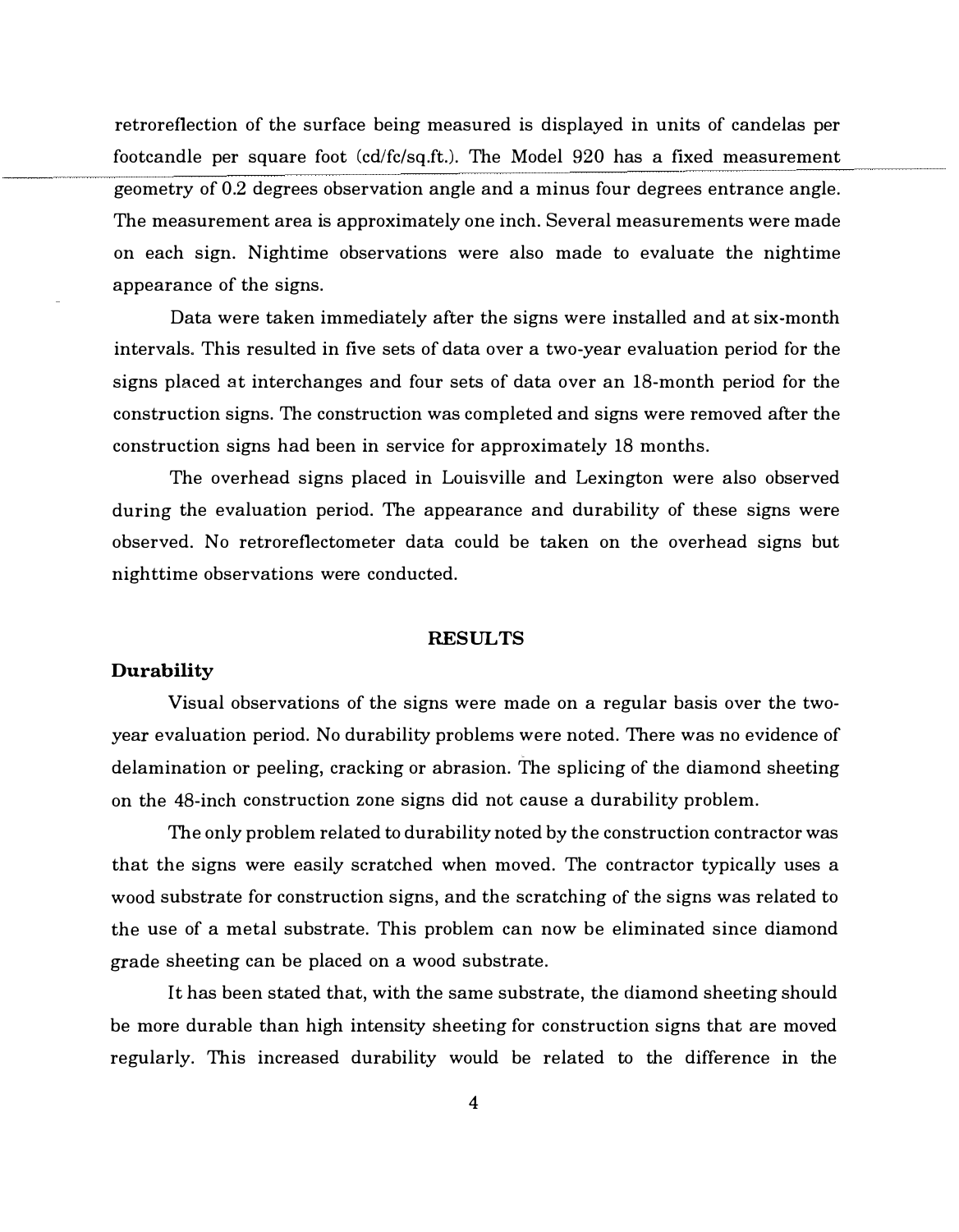encapsulated lens sheeting used in high intensity sheeting versus the prismatic lens sheeting used in diamond grade sheeting.

### Appearance

Visual observations of the daytime appearance of the signs were made along with the durability observations. The subjective evaluation did not reveal any appearance problems. No evidence of color fading was noted. The only negative comment concerning the daytime appearance of the orange signs was that the sign using standard diamond grade sheeting was more difficult to read than a similar sign using high intensity sheeting. A fluorescent orange sheeting is now available which increases the daytime visibility of the orange sign.

#### Reflectivity

Reflectivity data were taken with the retroreflectometer at six-month intervals during the evaluation period. A summary of these data is shown in Table 1. The data show the sheeting has maintained its high level of reflectivity over the evaluation period. All measurements are given in units of candelas per footcandle per square foot. The measurements were taken at an observation angle of 0.2 degrees and an entrance angle of minus four degrees.

Following is a discussion of the results of the reflectivity data. Units are not given but all measurements are in units of candelas per footcandle per square foot at an observation angle of 0.2 degrees and an entrance angle of minus four degrees. In order to have a comparison, the reflectivity data obtained as part of this study were compared to data taken as part of the SASHTO Regional test facility. It should be noted that the SASHTO data were used only for comparison purposes and data continue to be taken as part of the SASHTO Regional test facility process.

The white diamond grade sheeting maintained consistent measurements of over 900 and above for the two-year evaluation period. This compares to the manufacturer's minimum specification of 800 for white diamond grade sheeting. The Kentucky specification for white high intensity sheeting requires a reflectivity level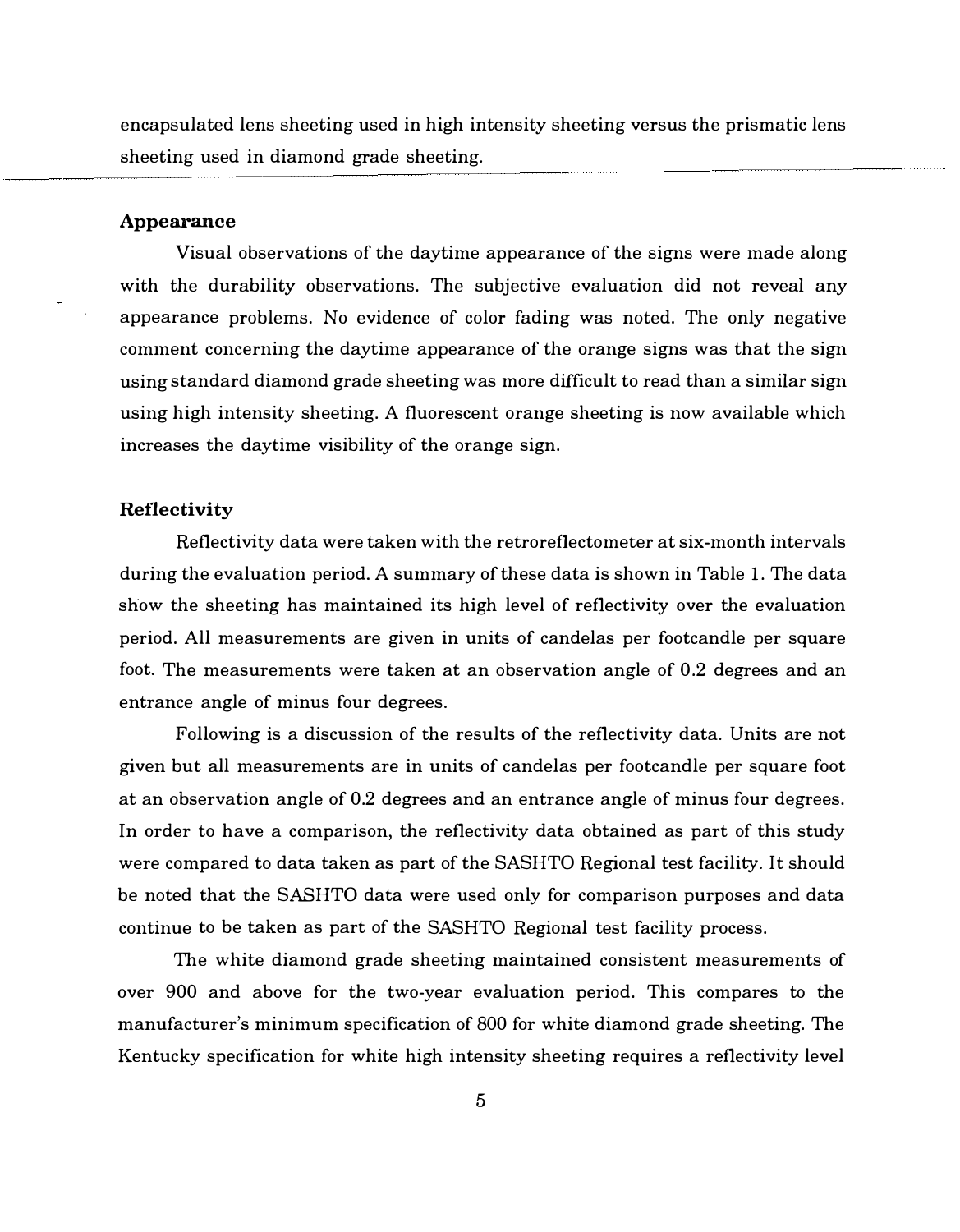of 250. Data concerning the reflectivity of various sign sheeting materials have been collected for the past few years by SASHTO at regional test facility locations. Data taken on the SASHTO test panels resulted in measurements of 300 to 400 for white 3M high intensity sheeting and Stimsonite high performance sheeting and 1,200 for white diamond grade sheeting after two years exposure.

> The orange diamond grade sheeting maintained a level of at least 500 over the evaluation period. This compares to the manufacturer's minimum specification of 450 for orange diamond grade sheeting. The manufacturer's minimum specification for the fluorescent orange sheeting is 200. The Kentucky specification for orange high intensity sheeting requires a reflectivity level of 100. Data, taken after two years exposure, taken on the SASHTO test panels resulted in measurements of about 130 for orange 3M high intensity sheeting and 200 for Stimsonite high performance sheeting.

> The red diamond grade sheeting maintained a level of 170 to 190 over the evaluation period. This compares to the minimum requirements of 35 given in the Kentucky specification for red high intensity sheeting. Data taken on the SASHTO test decks, after two years in service, resulted in measurements of about 170 for white diamond grade sheeting with red ink compared to 40 to 50 for 3M high intensity sheeting and slightly over 30 for Stimsonite high performance sheeting.

> Visual nighttime inspections were made to observe the reflectivity of the diamond grade verus high intensity sheeting. When viewed separately, most observers could not note significant differences between signs using both types of sheeting. However, the construction contractor noted a significant difference in the appearance of the signs when used together at a lane closure. Care was taken not to use the diamond and high intensity sheeting in the same lane closure because of the large difference in reflectivity.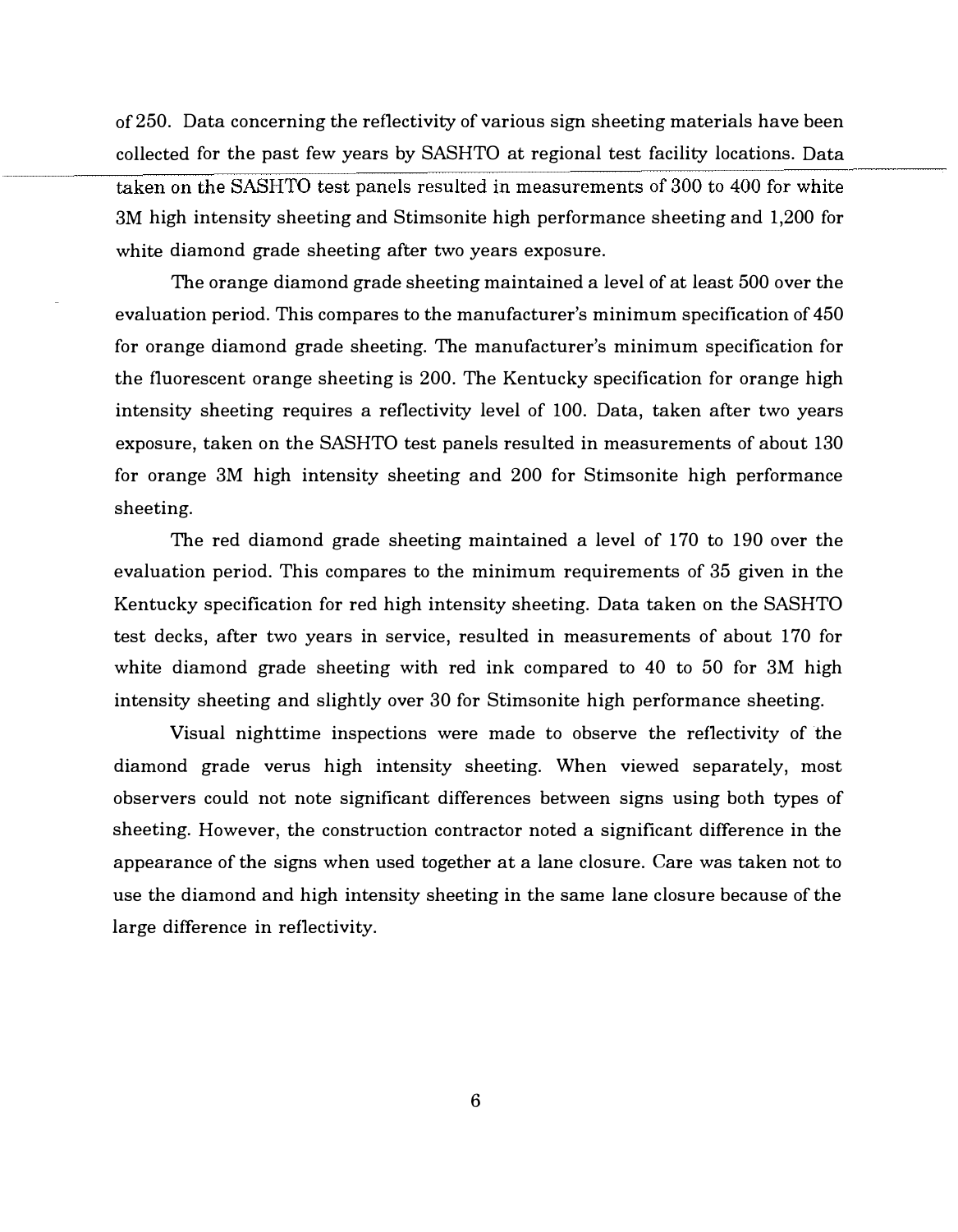#### SUMMARY

The diamond grade sheeting performed well. No significant appearance or durability problems were noted. The reflectivity of the diamond grade sheeting was much higher than high intensity sheeting. This high level of reflectivity was maintained over the evaluation period. However, when viewed separately at night in a rural environment, observers could not note a significant difference between signs having diamond grade and high intensity sheeting. This suggests that the increased reflectivity would only be beneficial at critical locations.

The cost of diamond grade sheeting must be considered when determining its potential for use. For the construction signs fabricated for this project, the cost of the signs using diamond grade sheeting was approximately twice that for a sign with high intensity sheeting. Changes made in the production process since the fabrication of these signs would result in the only difference in cost being the difference in the cost of the sheeting material. For example, if a construction sign cost \$80 with high intensity sheeting, the cost of the sign using diamond grade sheeting would be about \$115 or an increase of approximately 44 percent. If a 30-inch diamond warning sign costing \$37 using high intensity sheeting, the cost of the sign using diamond grade sheeting would be about \$47 or an increase of approximately 27 percent. The percent difference in price, considering the cost of installation, would be less for the installed sign. The installation cost of an overhead sign would be such that the cost of the sheeting would not be as significant as for a typical ground mounted sign.

### RECOMMENDATION

Diamond grade sheeting provided increased reflectivity compared to high intensity sheeting with no problems noted relating to durability or appearance. However, the cost of the diamond grade sheeting would limit its use to situations where brighter, wider-angle reflective sheeting is warranted and the increased cost can be justified. Locations where the use of diamond grade sheeting should be considered because of its higher reflectivity include the following:

1. signs in areas with high levels of ambient lighting,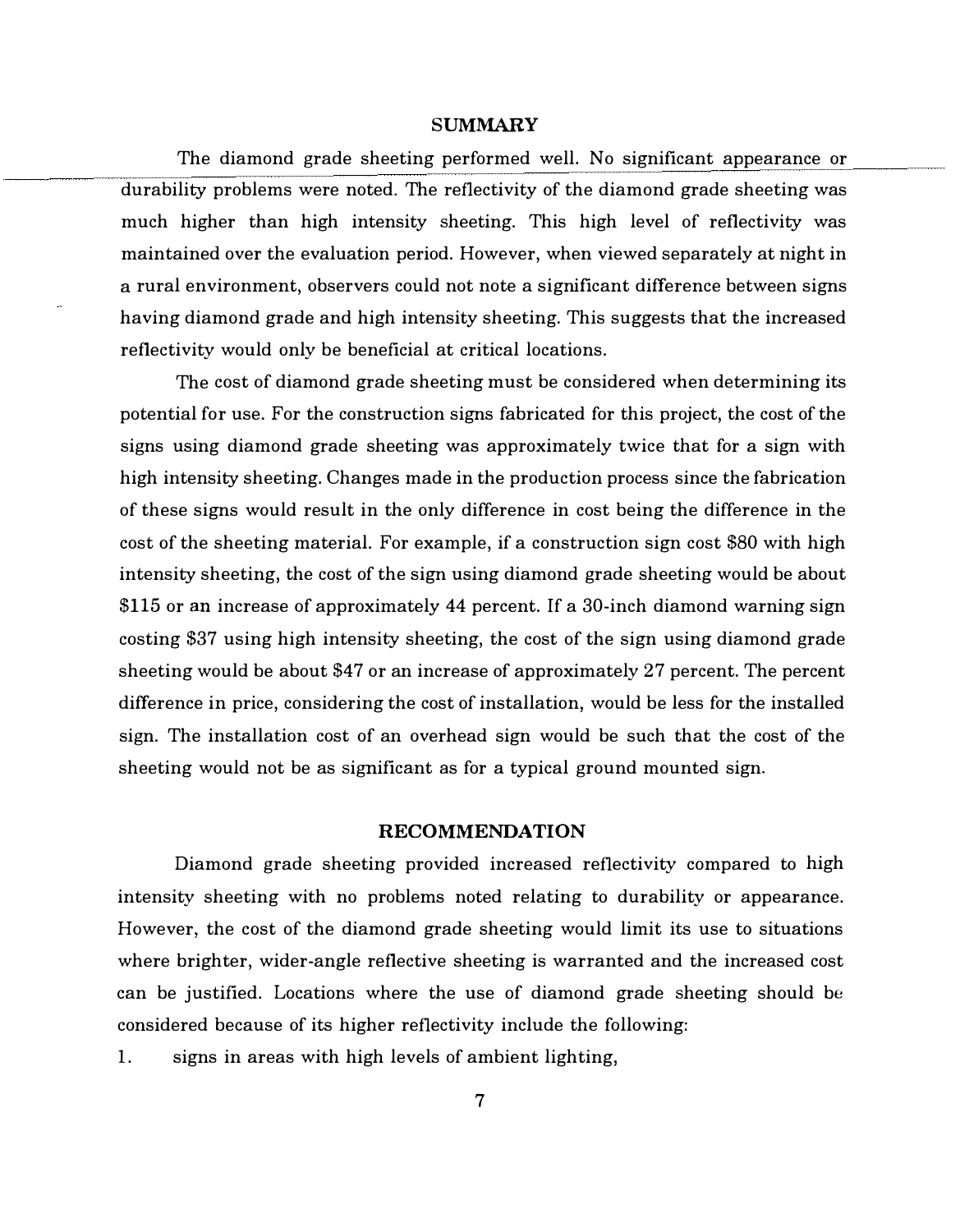2. work zones (especially in urban locations) where the roadway environment is visually cluttered and

3. high accident locations involving a nighttime accident problem.

A location where use of diamond grade sheeting could be considered because of the increased viewing angle would be for overhead signs in urban areas. These increased angles would only be a factor when the driver is attempting to view the sign at a location close to the sign which could be the situation at urban intersections.